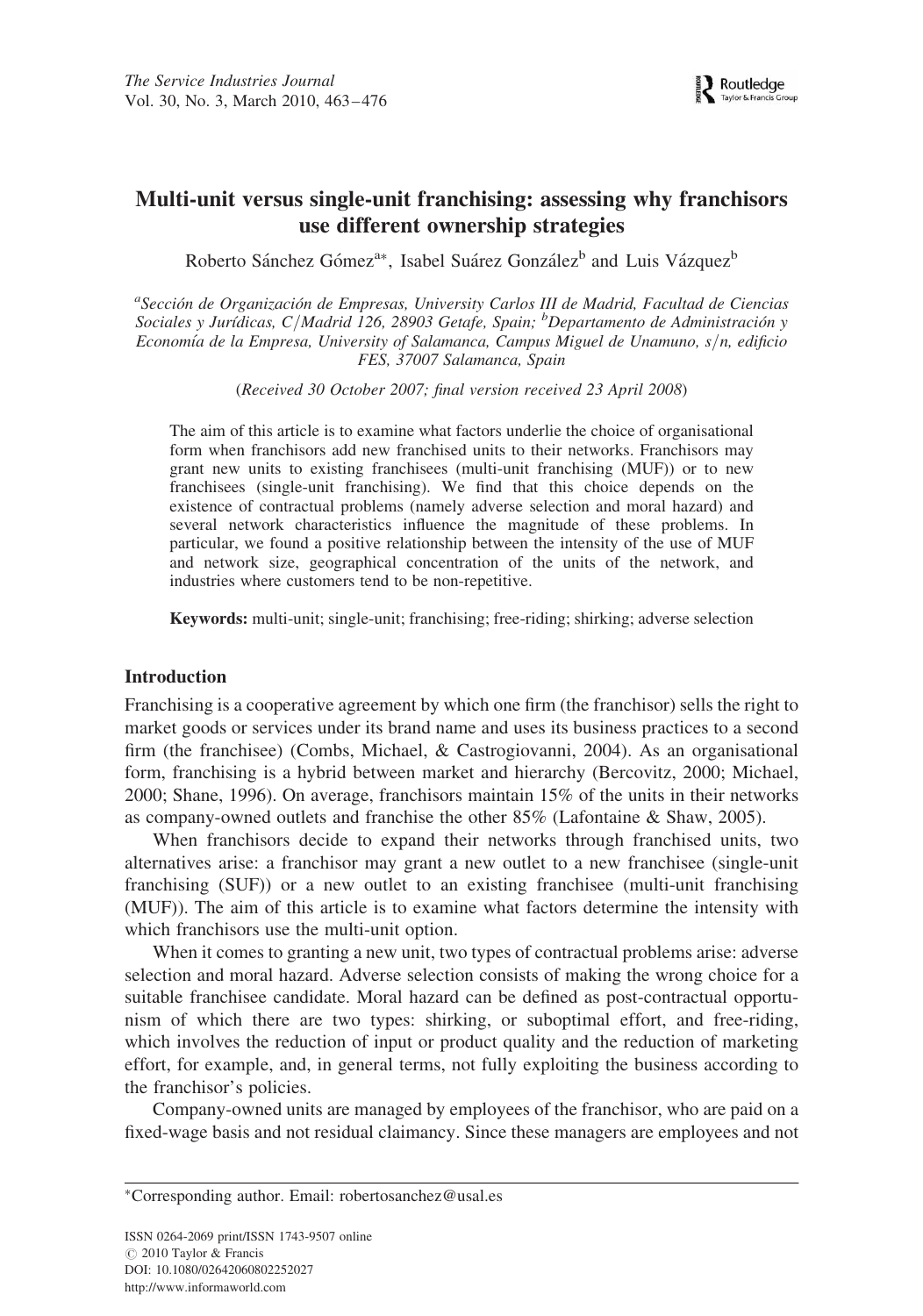owners of the business, they have an incentive to shirk but are not interested in free-riding. In order to solve the problem of monitoring employees, a hierarchy problem, the franchisor may opt to franchise the outlets. SUF reduces shirking since the franchisee is a residual claimant and, consequently, has high-powered incentives to run the business efficiently (thus, control is replaced by an incentive). However, SUF presents the potential problem of free-riding on the part of the franchisee. Because all the outlets share a common brand across all the units in the network, a free-riding franchisee could internalise all the positive consequences of being a franchisee (e.g. reduction of costs) while bearing only part of its negative consequences (e.g. brand name image damage, loss of clients) (Brickley & Dark, 1987). Therefore, shirking (a hierarchy problem) is reduced by SUF (a market solution) at the expense of generating the potential for free-riding (a market problem). In order to reduce the hazard of free-riding, the franchisor may opt for MUF. The reason why MUF reduces this risk is that a franchisee that owns several units has made a greater investment in the brand than a single-unit franchisee. However, this market solution (to provide more powerful incentives) makes the problem of hierarchy reappear because the multi-unit franchisee then has to monitor the employees of the mini-chain. Therefore, MUF has been viewed as an anomaly from the agency theory perspective (Grünhagen  $\&$ Mittelstaedt, 2001). Figure 1 summarises the arguments presented.

In spite of the essential paradox of MUF, this option is of great interest from a theoretical point of view because it is persistent. Kalnins and Lafontaine (2004) documented that in Texas in 1995, 49% of the franchisees of seven large national fast-food chains were multi-unit owners and these franchisees owned 84% of all the franchised units in these chains. Other studies have also reported a large use of MUF. Robicheaux, Dant and Kaufmann (1994) observed that 57% of the chains had multi-unit franchisees. Kaufmann and Dant (1996) reported that 87% of the 160 fast-food franchised systems they surveyed included multi-unit owners, with an average of 33% of franchisees operating more than one unit. Kaufmann and Lafontaine (1994) found that in McDonald's, between 1980 and 1990, 61% of all the new units were opened by existing franchisees. Bradach (1995), employing data on five large restaurant chains, found that the number of multi-unit franchisees ranged from 12.08% to 100%. In a study about franchising in distant markets, Dant and Nasr (1998) found that 100% of the franchisees were multi-unit franchisees.



Figure 1. The MUF paradox.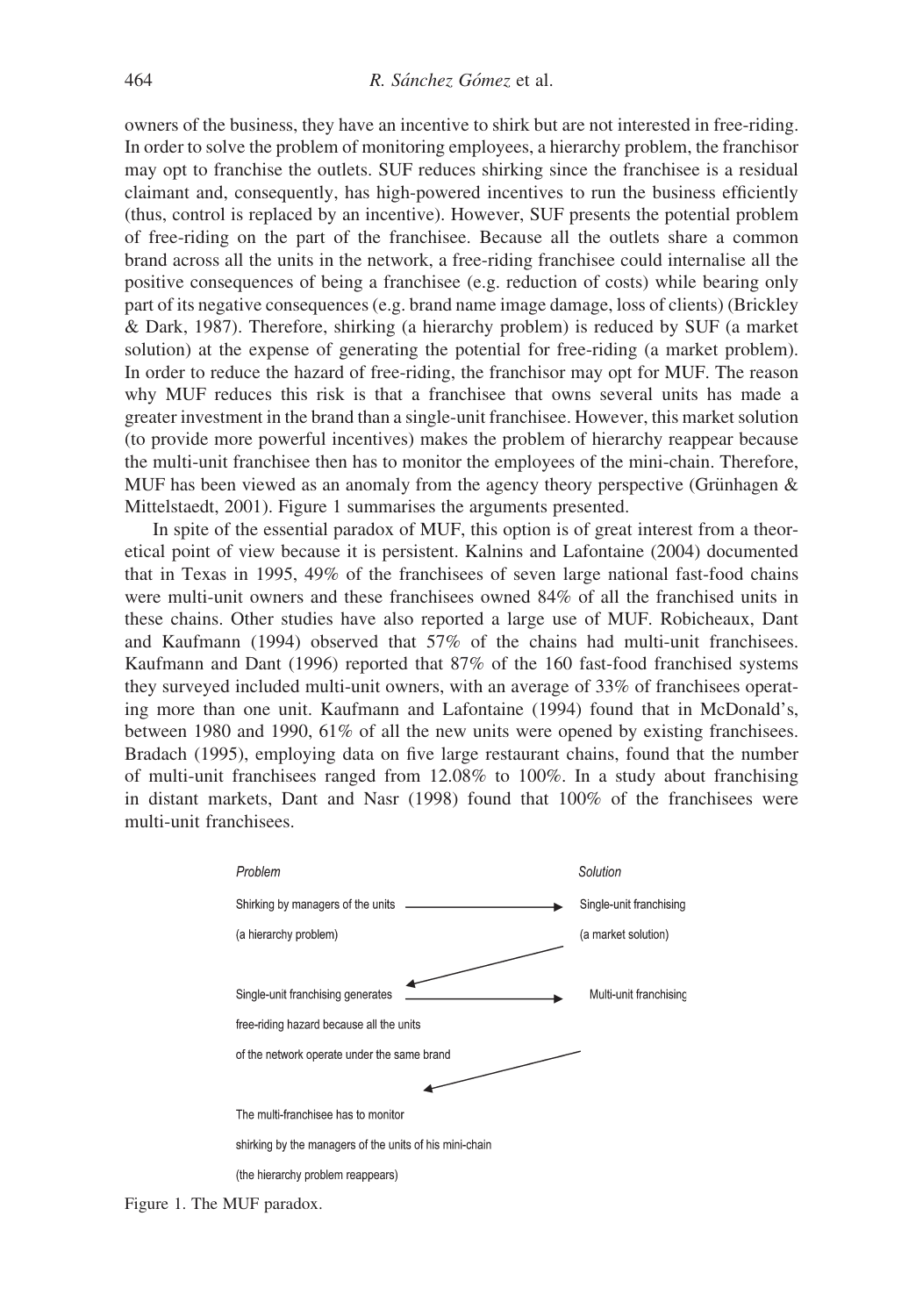A central issue examined in franchising literature has been dual distribution (e.g. the coexistence of company-owned units and franchised units in the same chain) (Combs & Ketchen, 2003; Dnes & Garoupa, 2005; Lafontaine & Kaufmann, 1994; Srinivasan, 2006). However, few works have considered to what extent franchisors grant franchisees single or multiple units (Kalnins & Lafontaine, 2004). In this article, we study what factors explain the intensity of use of MUF from an agency theory perspective. We believe that franchisors employ the MUF option so often because it reduces problems with adverse selection and moral hazard on the part of the franchisee. We find a positive relationship between the intensity of the use of MUF and network size, geographical concentration of the units of the network, and industries where customers tend to be non-repetitive.

The article proceeds with a brief review of the literature on MUF, after which we develop our hypothesis about the intensity of the use of MUF. We then describe the data, methods and results, after which we offer our conclusions.

#### Review of the literature on MUF

MUF can be defined as the ownership of two or more units of a franchise chain by a single franchisee. However, two different types of MUF can be differentiated: sequential or incremental MUF and master franchising. In the former, franchisees are granted additional units one by one on the basis of the good results obtained by operating other units (Bradach, 1995; Kaufmann & Dant, 1996). For example, Kaufmann and Lafontaine (1994) document that this policy is followed by McDonald's. Master franchising is the entrance mode most frequently used by franchisors in their internationalisation processes (Justis & Judd, 1986; Kalnins, 2005) and two types exist: sub-franchising and area development agreements. In sub-franchising, the franchisor allows a third party (e.g. the sub-franchisor) to grant units (one or several) to others in a country or specific region. While the franchisor is focused on the global strategy of the network, the subfranchisor takes charge of selecting and monitoring franchisees in the corresponding area. Given that sub-franchisors have ownership-based incentives because they benefit from royalties charged to franchisees, it is more likely that they will exert a level of effort greater than salaried managers (Shane, 2001). In area development agreements, the franchisee has the obligation to develop a predetermined number of units in a prespecified area and period of time.

Table 1 summarises the works on MUF. The majority of the empirical studies have focused on the fast-food industry (Bradach, 1995; Grünhagen & Mittelstaedt, 2005; Kalnins, 2005; Kalnins & Lafontaine, 2004; Kaufmann & Dant, 1996; Kaufmann & Kim, 1995). Kaufmann and Kim (1995), Bradach (1995) and Kaufmann and Dant (1996) found that the use of MUF implied greater growth rates of the franchise networks. Kalnins and Lafontaine (2004) studied the factors that derive the choice of organisational form between SUF, MUF and company ownership. They found that geographical proximity to other(s) unit(s) of the network was the most relevant motivation. Bercovitz (2004a, 2004b) finds that MUF is chosen when the level of shirking is low and the level of free-riding is high and suggests that multi-unit expansion opportunities act as a carrot to prevent franchisee' opportunism. This is a good explanation for incremental franchising but it does not adequately explain area development agreements. Garg, Rasheed and Priem (2005) contend that the choice between SUF, incremental franchising and area development agreements is driven by the desire to minimise those agency problems that are more hazardous to the pursuit of a franchisor's primary goals which, following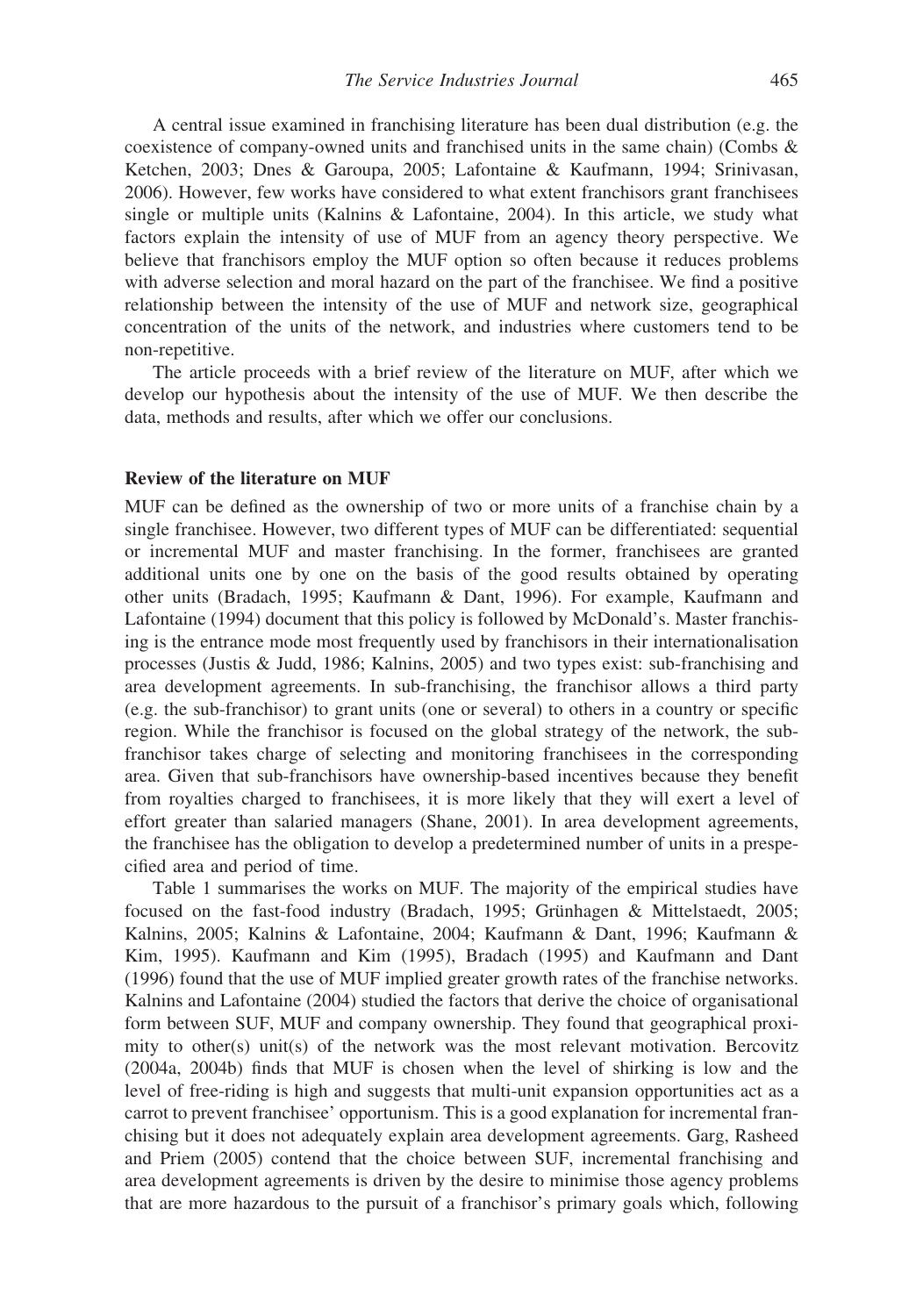|  | Table 1. Literature on MUF. |
|--|-----------------------------|
|--|-----------------------------|

|                                   | Focus      |            | Unit of analysis |                  | Types of MUF          |                 |                    |  |  |
|-----------------------------------|------------|------------|------------------|------------------|-----------------------|-----------------|--------------------|--|--|
|                                   |            |            |                  |                  |                       |                 | Master franchising |  |  |
| Work                              | Franchisor | Franchisee | Chain level      | Outlet level     | Sequential multi-unit | Sub-franchising | Area development   |  |  |
| Justis and Judd (1986)            |            |            |                  |                  |                       |                 |                    |  |  |
| Kaufmann and Kim (1995)           |            |            |                  |                  |                       |                 |                    |  |  |
| Bradach (1995)                    |            |            |                  |                  |                       |                 |                    |  |  |
| Kaufmann and Dant (1996)          |            |            |                  |                  |                       |                 |                    |  |  |
| Grünhagen and Mittelstaedt (2002) |            |            |                  |                  |                       |                 |                    |  |  |
| Kalnins and Lafontaine (2004)     |            |            |                  |                  |                       |                 |                    |  |  |
| Bercovitz (2004a, 2004b)          |            |            |                  |                  |                       |                 |                    |  |  |
| Kalnins (2005)                    |            |            |                  |                  |                       |                 |                    |  |  |
| Garg et al. (2005)                |            |            |                  |                  |                       |                 |                    |  |  |
| Grünhagen and Mittelstaedt (2005) |            |            |                  |                  |                       |                 |                    |  |  |
| Weaven and Frazer (2006)          |            |            |                  |                  |                       |                 |                    |  |  |
| Yin (2006)                        |            |            |                  | Multi-unit level |                       |                 |                    |  |  |
| This article                      |            |            |                  |                  |                       |                 |                    |  |  |

Our data do not allow us to distinguish between different types of MUF, but presumably it consists of sequential MUF, since master franchising is usually employed in internationalisation processes (Justis & Judd, 1986).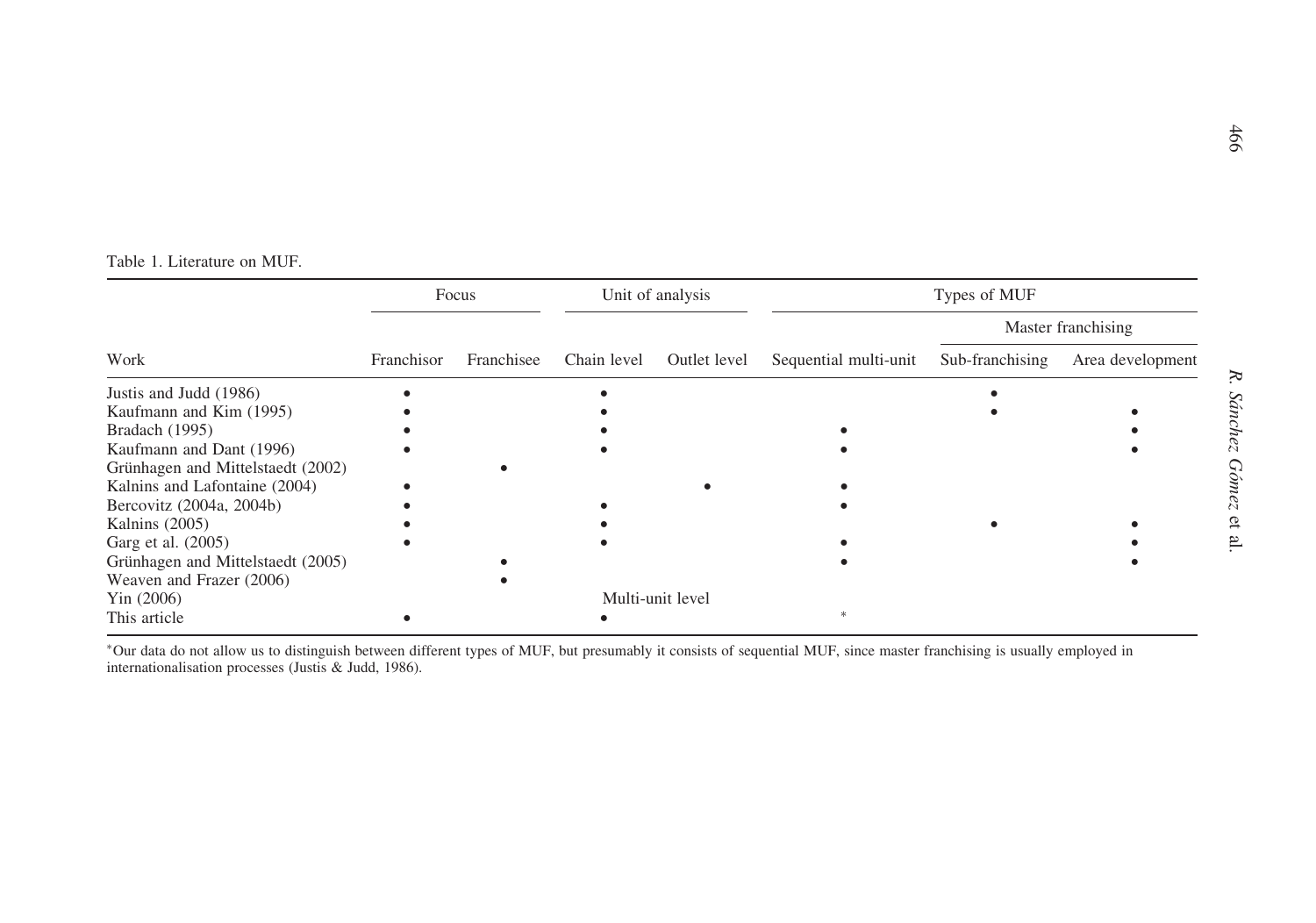Bradach (1995), are three: growth, uniformity and local responsiveness. In particular, these authors find that (1) franchisors emphasising high growth are more likely to use MUF rather than SUF and, within the MUF form, they are more likely to use area development franchising than incremental franchising; (2) franchisors emphasising uniformity instead of growth are more likely to use area development franchising and (3) franchisors emphasising local responsiveness are more likely to use incremental franchising. Kalnins (2005) examined the relationship between the number of units to be developed under a master franchising agreement (e.g. the development commitment) and venture survival, showing empirical evidence of a negative relationship. Yin (2006) examined the relationship between MUF and the strategy adopted by individual units. This author found evidence that ownership structures as well as geographic proximity were important determinants of subsequent adaptation of a new strategy.

Most of the literature that has dealt with MUF has focused on the franchisor side. In contrast, Grünhagen and Mittelstaedt (2002, 2005) and Weaven and Frazer (2006) have focused on the franchisee side of MUF. Grünhagen and Mittelstaedt  $(2002)$  argued that MUF has two advantages for the franchisee: it allows the franchisee to obtain scale economies and have a say in the franchisor's decision process. Grünhagen and Mittelstaedt (2002) also studied the motivation differences of franchisees under sequential multi-unit agreements and area development agreements. They found that both types were equally investment oriented but that the sequential multi-unit operators were more likely to seek fulfilment of entrepreneurial goals. Weaven and Frazer (2006) examined motivational differences between single-unit franchisees and multi-unit franchisees. They found that multi-unit owners were more likely to trust the strategic choices of their franchisors, placing relatively more importance upon the business concept and vision, ongoing training and support, the professionalism of the governance structure and the potential for expansion.

It has been noted that MUF entails a greater alignment of the franchisee's goals with franchisor's goals because multi-franchisees function as mini-franchisors managing their own mini-chains. Dant and Gundlach (1998) found that high levels of multi-unit ownership lead to higher levels of perceived dependence and lower levels of desire for autonomy on the part of the franchisees. In this sense, Dant and Nasr (1998) hypothesised that multi-unit franchisees would provide more information to their franchisors than singleunit franchisees. Unfortunately, this hypothesis remains untested.

Three main conclusions can be drawn from the literature review in order to justify the interest of this article. First, only Kalnins and Lafontaine (2004) have examined the determinants of MUF. However, this study is the first in the literature to relate the use of this organisational choice to the adverse selection and moral hazard problems on the part of the franchisee. Second, the dependent variable in this work is not the same as in the study by Kalnins and Lafontaine (2004). We attempted to capture the intensity of use of MUF at the chain level, while Kalnins and Lafontaine (2004) studied what choices franchisors made at the unit level between company ownership, SUF and MUF. Third, the data used in this study not only stem from fast-food chains, but also encompass chains from a large variety of industries in which franchising is present. Our choice of data allows us to generalise the results and provide a first look into MUF in a wide variety of industries.

#### **Hypotheses**

Franchisors aim to expand their networks because greater growth allows them to achieve scale economies in purchasing and marketing, and greater knowledge of the brand by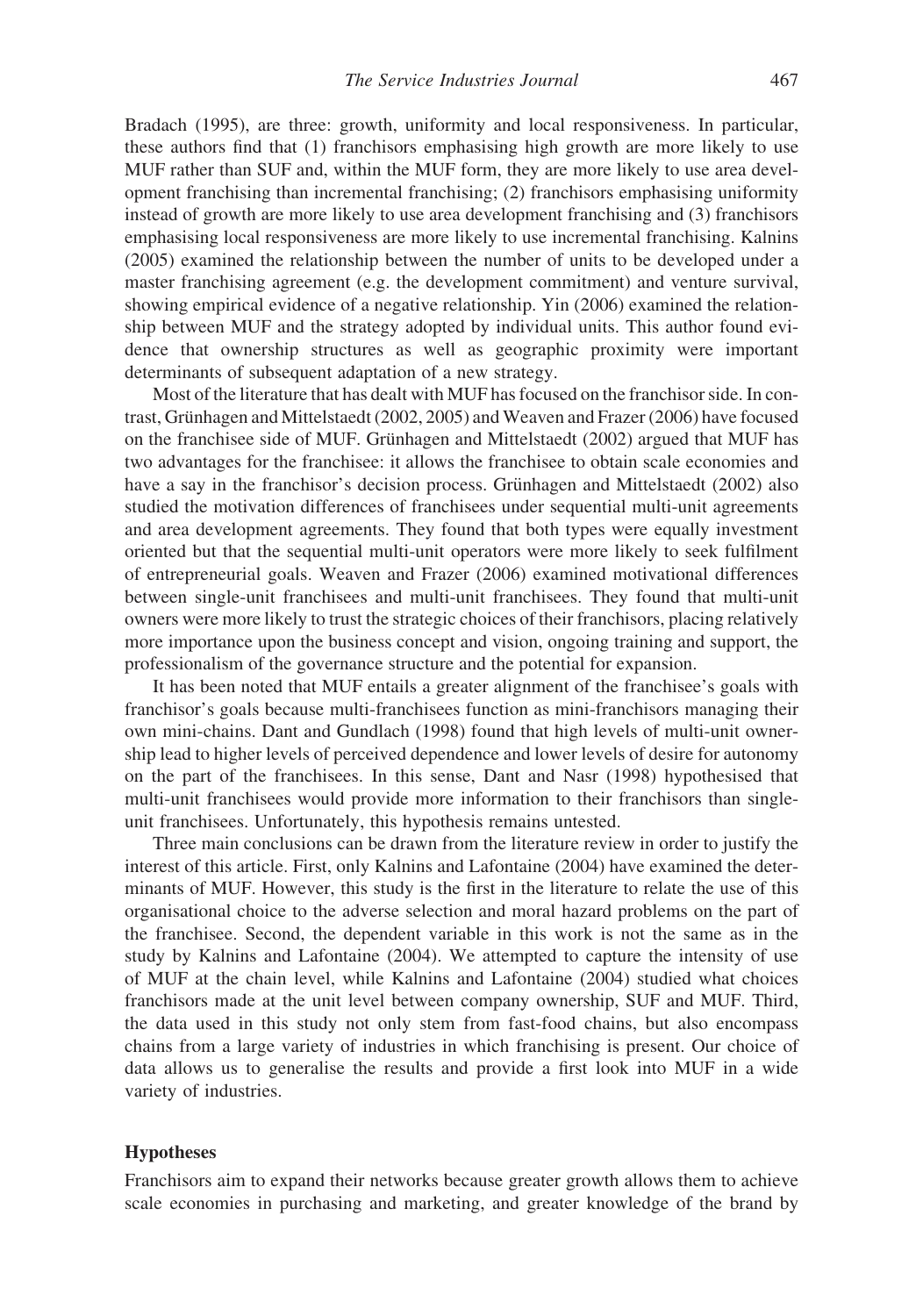|                                                           | Factors that favour the use of MUF |                             |                         |  |  |  |  |  |
|-----------------------------------------------------------|------------------------------------|-----------------------------|-------------------------|--|--|--|--|--|
|                                                           | High risk of adverse<br>selection  | High risk of<br>free-riding | Low risk of<br>shirking |  |  |  |  |  |
| Network characteristics                                   |                                    |                             |                         |  |  |  |  |  |
| Geographical concentration of the<br>units of the network |                                    |                             |                         |  |  |  |  |  |
| Network size                                              |                                    |                             |                         |  |  |  |  |  |
| Network growth                                            |                                    |                             |                         |  |  |  |  |  |
| Non-repetitive customers                                  |                                    |                             |                         |  |  |  |  |  |

| Table 2. Factors that favour the use of MUF. |  |  |  |  |  |  |  |
|----------------------------------------------|--|--|--|--|--|--|--|
|----------------------------------------------|--|--|--|--|--|--|--|

consumers in turn allows franchisors to improve the profitability of the investments made in the creation, maintenance and enhancement of the brand name.

When the franchisor chooses to expand the network, two possibilities arise: new unit(s) could be granted to either a new franchisee or to an existing one. The first option presents two problems. First, the franchisor faces the risk of adverse selection of the franchisee. Second, a single franchisee with a single unit may have an incentive to free ride on the brand name, benefiting from the totality of cost savings, but prejudicing the other members of the network with the negative consequences of free-riding. The second option, i.e. to grant the new unit to an existing franchisee, may help to solve the potential problems caused by granting a unit to a new franchisee in two ways. First, the risk of adverse selection is reduced since the franchisor knows the franchisee (e.g. the results obtained in managing other(s) units). Second, the risk of freeriding is reduced since a greater investment in the brand decreases the incentive to free ride because the franchisee would internalise the negative consequences to a greater extent. However, MUF seems to be inconsequential because it separates ownership from local decision making (Bradach, 1995), and thus the incentive to shirk on the part of the employees of the units reappears. Consequently, MUF creates the problem of monitoring employees.

Taking into account the advantages and the inconveniences that MUF poses, it can be concluded that (1) when the risk of adverse selection is high, (2) when the risk of free-riding is high and (3) when the cost of monitoring the employees of the multi-unit franchisee is low, franchisors tend to opt for MUF. Since the aim of this article is to assess the factors that explain the intensity of the use of MUF, the following hypotheses attempt to identify the factors that correspond to the three situations mentioned above. In particular, four network characteristics are related to the intensity of the use of MUF: the geographical concentration of the units in the network, the network size, the network growth and non-repetitive customers. We hypothesise that a positive relationship exists between each one of this factors and the intensity of the use of MUF. Table 2 illustrates this.

## Geographical concentration of the units in the network

The geographical concentration of the units of the network reduces the problem of shirking because the proximity of the units makes the task of monitoring easier and less costly, since economies of scale can be achieved for control purposes. However, all else being equal, geographic concentration increases the likelihood of free-riding behaviours.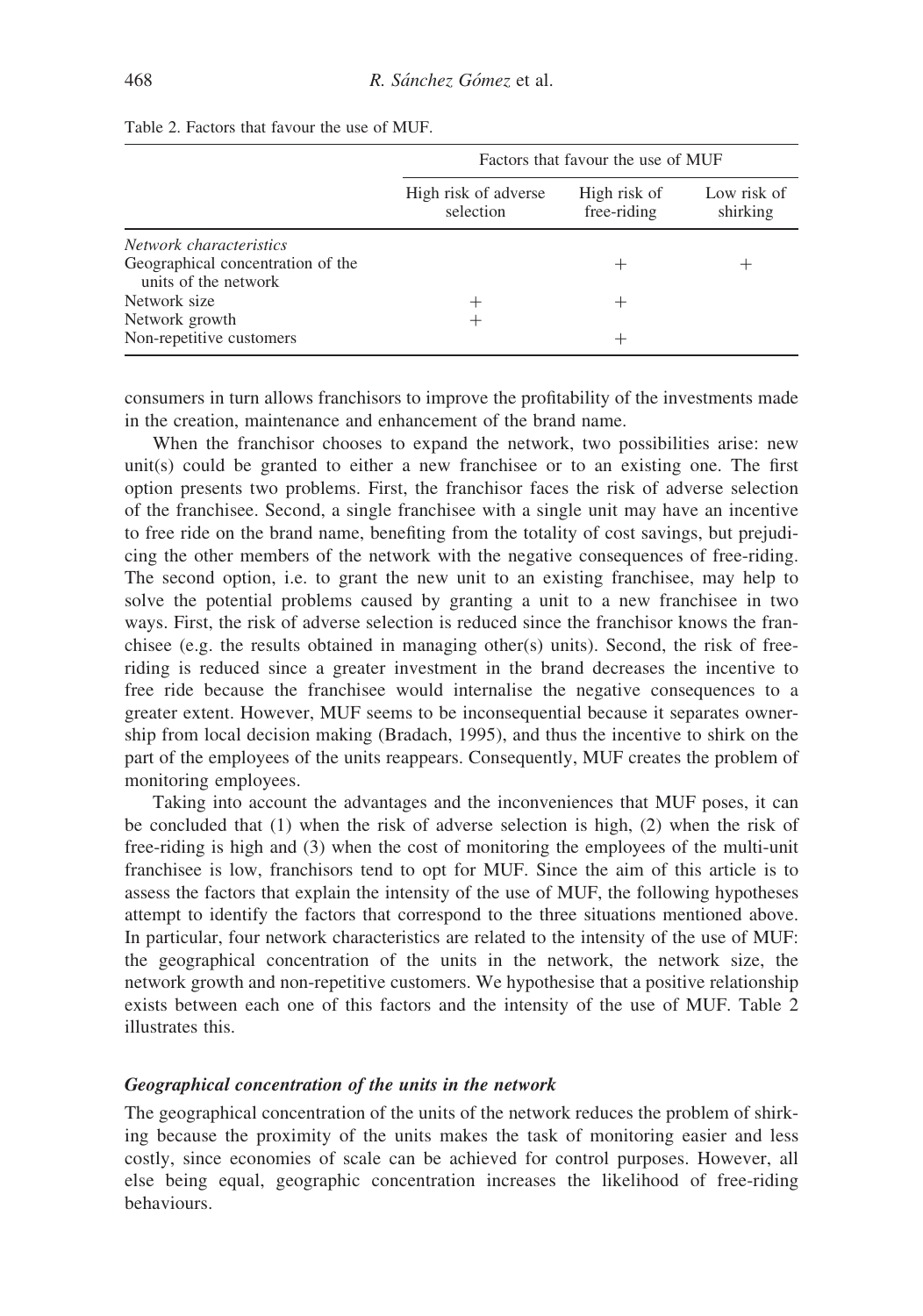The positive relationship between the geographical concentration of the units of the network and free-riding is due to two factors. The higher the concentration of units in the franchise network, the more the travel costs are reduced and thus the greater the possibility for consumers to benefit from the services provided by one unit (e.g. marketing, information about products) while buying in another unit and the greater the likelihood for franchisees to free ride at the expense of other units in the network. In addition, the greater the concentration of units, the greater the incentive on the part of the franchisees to free ride because the negative consequences are shared to a greater extent by the other units. On the other hand, MUF may reduce the potential for free-riding when the units that the multi-unit franchisee owns are geographically concentrated, because the concentration increases the cost of free-riding (e.g. a greater internalisation of negative consequences of free-riding) and thus it reduces its likelihood. This argument leads us to our first hypothesis.

 $H1$ : There is a positive relationship between the geographical concentration of the units in the franchise network and the intensity of the use of MUF.

#### Network size

The larger the network, the greater the adverse selection problem and the greater the hazard of free-riding. The positive relationship between the size of the network and the risk of free-riding is due to the fact that, usually, the greater the size of the network, the higher the brand name value. A high brand name value is associated with high quality products and services, which creates a solid reputation and generates customer satisfaction, and which in turn generally implies greater sales, mark-ups or market shares. Under these circumstances, it is more likely that there will be a larger number of franchisee candidates. Consequently, the adverse selection problem increases because the difficulty and cost of the selection process increases with the number of candidates.

Moreover, it can be expected that the larger the network is, the greater the free-riding hazard will be, because negative consequences are shared by a larger number of units.

MUF may solve the problem that expansion within a large network generates. First, MUF reduces the adverse selection problem, since the franchisor knows the results obtained by existing franchisees and, thus, knows they are suitable candidates for new units. Second, MUF allows franchisors to reduce the potential for free-riding because franchisees make a greater investment in the brand. Thus, our second hypothesis is as follows.

H2: There is a positive relationship between the size of the franchise network and the intensity of the use of MUF.

#### Network growth

Network growth increases the adverse selection problem. There are two reasons for this. First, during expansion the franchisor has little time to select and train franchisees and, thus, the opportunity cost of these activities rises (Norton, 1988; Penrose, 1959). Second, the growth of the network constitutes a signal that the network is profitable, which increases the likelihood of having a larger number of franchisee candidates and, consequently, creates a greater adverse selection problem. Given that, as has been explained above, MUF allows franchisors to reduce the adverse selection of franchisees, we put forward the following hypothesis.

 $H_3$ : There is a positive relationship between the growth of the franchise network and the intensity of the use of MUF.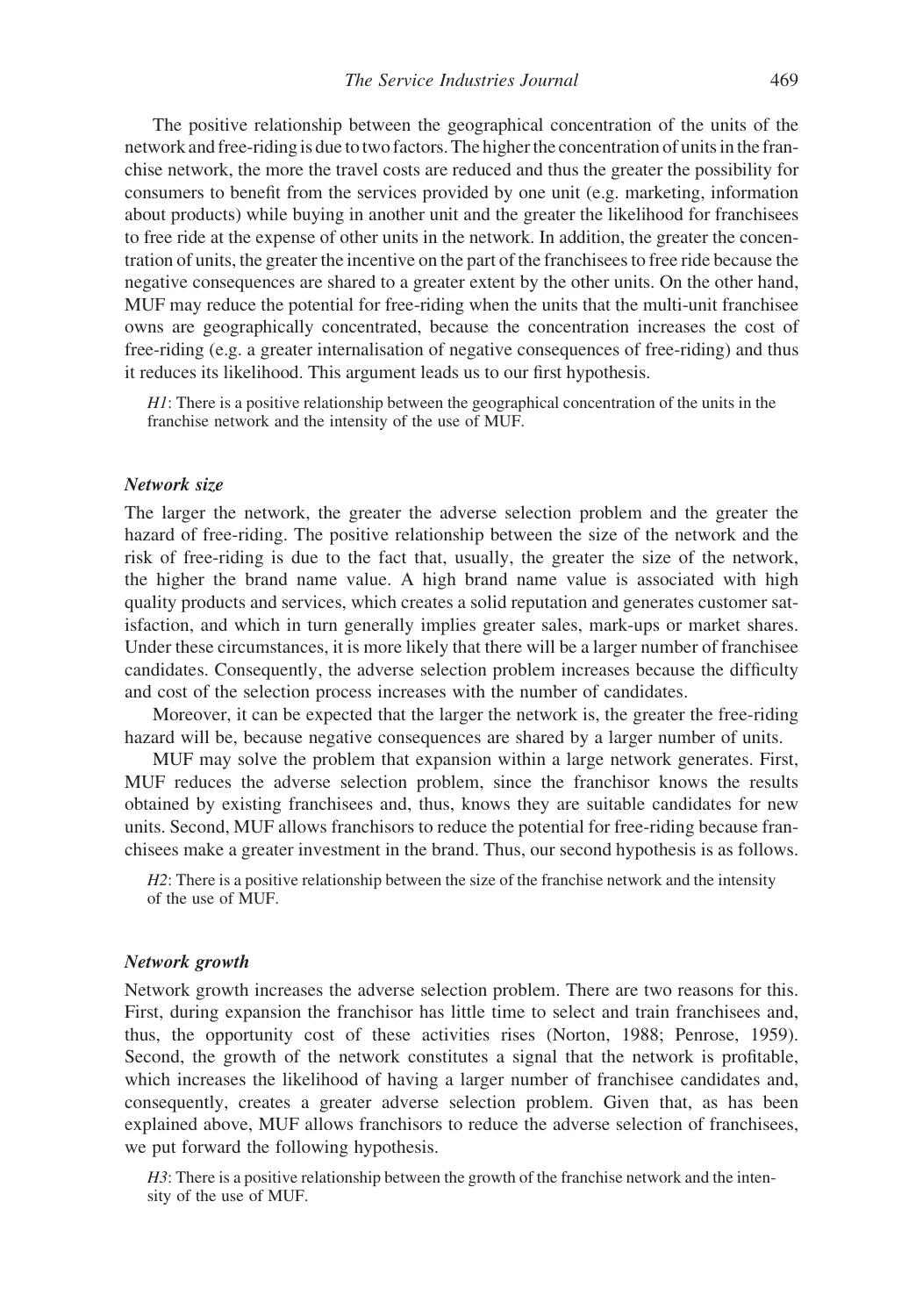## Non-repetitive customers

All else being equal, the incentive to free ride increases when customers are non-repetitive because the negative consequences of free-riding are internalised to a lesser extent (Brickley & Dark, 1987). According to Brickley and Dark (1987) and Brickley (1999), some industries are characterised by having a greater non-repetitive customers base than others. Therefore, we would expect that the use of MUF allows franchisors to reduce the hazard of free-riding when the customer base is non-repetitive.

 $H<sup>4</sup>$ : Franchisors in non-repetitive industries will use MUF to a greater extent than franchisors in repetitive industries.

### Method and results

#### Data and method

The data come from a questionnaire sent to all the franchisors that operated in Spain at the beginning of 2004 according to the Spanish Franchisors Association (AEF), that is, 642 franchise networks. After a pre-test of the questionnaire with 20 franchisors, we contacted the rest of the population. In all cases, we contacted the Expansion Director or Franchise Director of every chain and asked him/her to respond to the questionnaire. We deleted 32 chains, since they told us that they were not a franchise chain (11 chains) or they were no longer franchising (21 chains). Of the 610 remaining firms, we received 145 total responses, of which 138 were usable (22.62% usable response rate). However, the final sample used in this study contained only 81 firms (13.27% rate of response) since this was the number of firms for which we had data on the use of MUF.

The dependent variable was the intensity of the use of MUF, measured as the number of franchised units divided by the number of franchisees at the beginning of 2004. We utilised four independent variables: the geographical concentration of the units in the network, the network size, the network growth rate and the type of industry where the network operates.

The geographical concentration of the units of the network was proxied by  $(\sum x_i w_i / \sum w_i) \times 100,000$ , where  $x =$  number of units of the network in province i divided by  $w_i$ ) × 100,000, where  $x_i$  = number of units of the network in province *i* divided by the number of inhabitants in province i and  $w_i$  = number of units of the network in province  $i$  ( $i = 1, ..., 52$ ).

Network size was measured as the total number of outlets of the chain, both franchisor owned and franchisee owned.

Network growth was measured as the logarithm of the average annual rate of growth in each chain between 1999 and 2004.<sup>1</sup>

Finally, the type of industry was measured by a dummy variable. Following the same criteria used by Brickley and Dark (1987) and Brickley (1999) in other franchising studies, this variable equals 1 for sectors in which customers tend to be non-repetitive (i.e. fast food and chain restaurants and car-rental agencies) and 0 for sectors in which customers tend to be repetitive (i.e. clothing stores, automotive services).

Table 3 shows, by sectors, the average values of the following variables: network age (number of years franchising), the intensity of the use of MUF, the geographical concentration of the units of the network, the network size and the network growth rate. Table 4 shows descriptive statistics and correlations between the dependent and independent variables. The intensity of the use of MUF is positively correlated to the geographical concentration of the units of the network and to the size of the network. Additionally, the correlation between the geographical concentration of the units of the network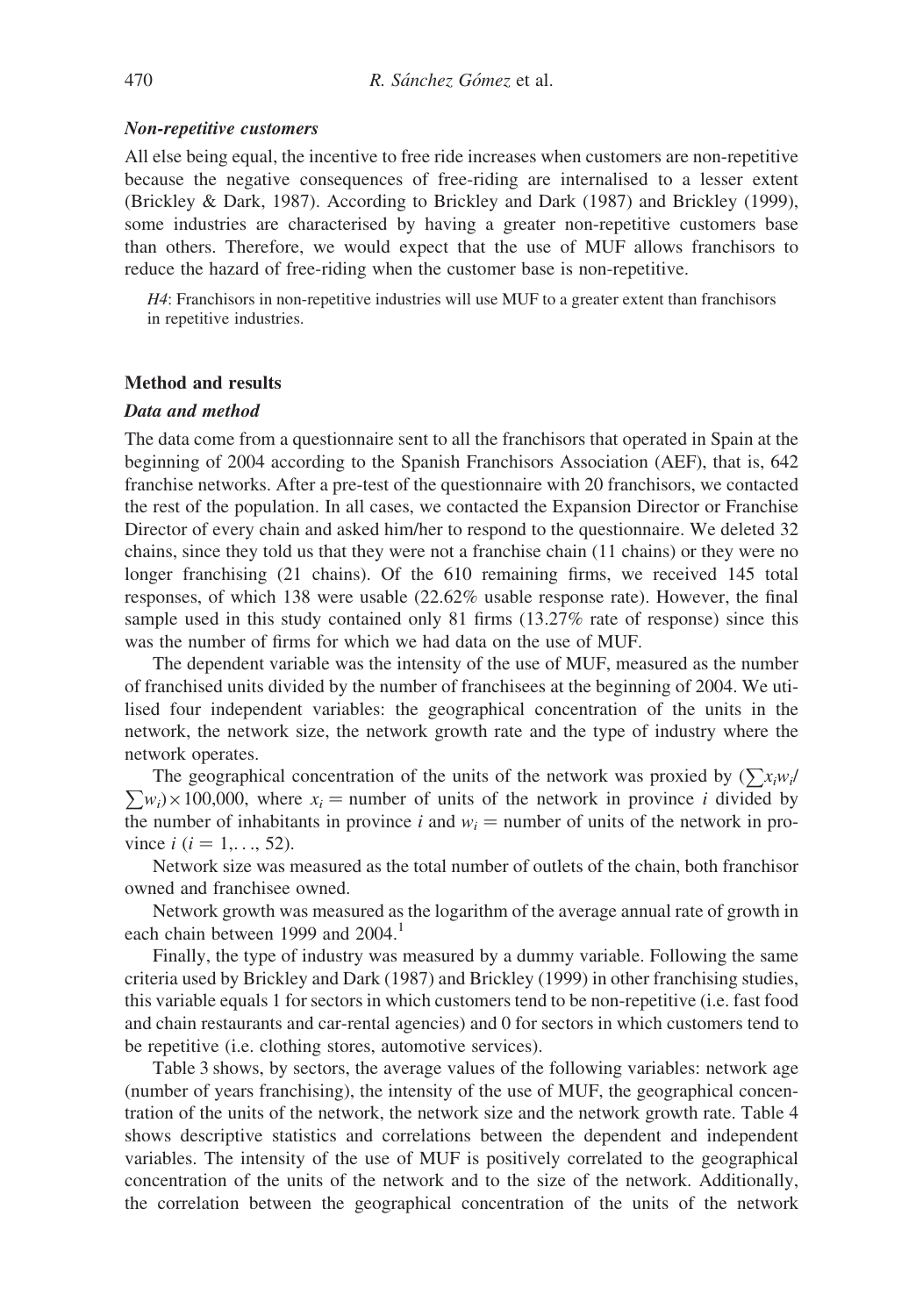| Sector                              | N  | Years<br>franchising | Intensity of<br>the use of<br><b>MUF</b> | Geographical<br>concentration of<br>the network | <b>Network</b><br>size | <b>Network</b><br>growth |
|-------------------------------------|----|----------------------|------------------------------------------|-------------------------------------------------|------------------------|--------------------------|
| Travel agencies                     | 3  | 11.66                | 1.04                                     | 0.55                                            | 112.66                 | 0.31                     |
| Real state<br>agencies              | 2  | 3.5                  | 1.83                                     | 3.02                                            | 19.5                   | 0.71                     |
| Grocery                             | 5  | 8.2                  | 1.40                                     | 1.42                                            | 56.6                   | 0.21                     |
| Consulting firms                    | 3  | 8.66                 | 1.01                                     | 0.28                                            | 50                     | 0.11                     |
| <b>Clinics</b>                      | 3  | 5.33                 | 1.04                                     | 0.16                                            | 14                     | 0.20                     |
| Furniture and<br>household<br>goods | 6  | 14.33                | 1.26                                     | 0.28                                            | 56.33                  | 0.18                     |
| Miscellaneous<br>retail             | 13 | 9.07                 | 1.08                                     | 0.32                                            | 32.61                  | 0.10                     |
| Fast food and<br>restaurants        | 18 | 7.44                 | 1.43                                     | 0.46                                            | 30.16                  | 0.33                     |
| Car services                        | 6  | 15.33                | 3.23                                     | 1.65                                            | 110.16                 | 0.14                     |
| Miscellaneous<br>services           | 9  | 6.88                 | 1.11                                     | 0.25                                            | 23.11                  | 0.16                     |
| Clothes and shoes<br>stores         | 13 | 7.38                 | 1.19                                     | 0.36                                            | 46.84                  | 0.22                     |

Table 3. Average statistics of the sample by sectors.

and network size is also positive and significant. To check whether the correlation between the geographical concentration of the units in the network and the intensity of the use of MUF (the relationship posited by  $HI$ ) was derived from the correlation between the geographical concentration of the units in the network and network size, we correlated the geographical concentration of the units in the network and the intensity of the use of MUF controlling for network size. The correlation obtained was positive and significant ( $r = 0.62$ ,  $p < 0.000$ ), which shows that the correlation between the geographical concentration of the units of the network and the intensity of the use of MUF is not spurious.

To regress the dependent variable on the independent variables, we used a tobit model because the dependent variable was censured on the left (StataCorp, 2005) and, in this case, ordinary least squares would have generated biased estimations (Pindick &

| Variable                                           | Mean | SD.         |          | Minimum Maximum |           | $\mathfrak{D}_{\mathfrak{p}}$ | 3        | $\overline{4}$ | 5    |
|----------------------------------------------------|------|-------------|----------|-----------------|-----------|-------------------------------|----------|----------------|------|
| Intensity of the<br>use of MUF                     | 1.38 | 1.30        |          | 12.4            | 1.00      |                               |          |                |      |
| Geographical<br>concentration<br>of the<br>network | 0.58 | 1.11        | 0.07     | 8.27            | $0.76***$ | 1.00                          |          |                |      |
| Network size                                       |      | 44.87 51.65 | 5        | 327             | $0.64***$ | $0.54***$                     | 1.00     |                |      |
| Network growth                                     | 0.22 | 0.23        | $-0.21$  | 1.09            | $-0.02$   | $-0.01$                       | 0.02     | 1.00           |      |
| Repetitive<br>industry                             | 0.75 | 0.43        | $\Omega$ |                 | $-0.25*$  | $-0.12$                       | $0.00\,$ | $-0.23*$       | 1.00 |

Table 4. Descriptive statistics and correlations ( $N = 81$ ).

 $*_{p} < 0.05.$ <br> $*_{p} < 0.0000.$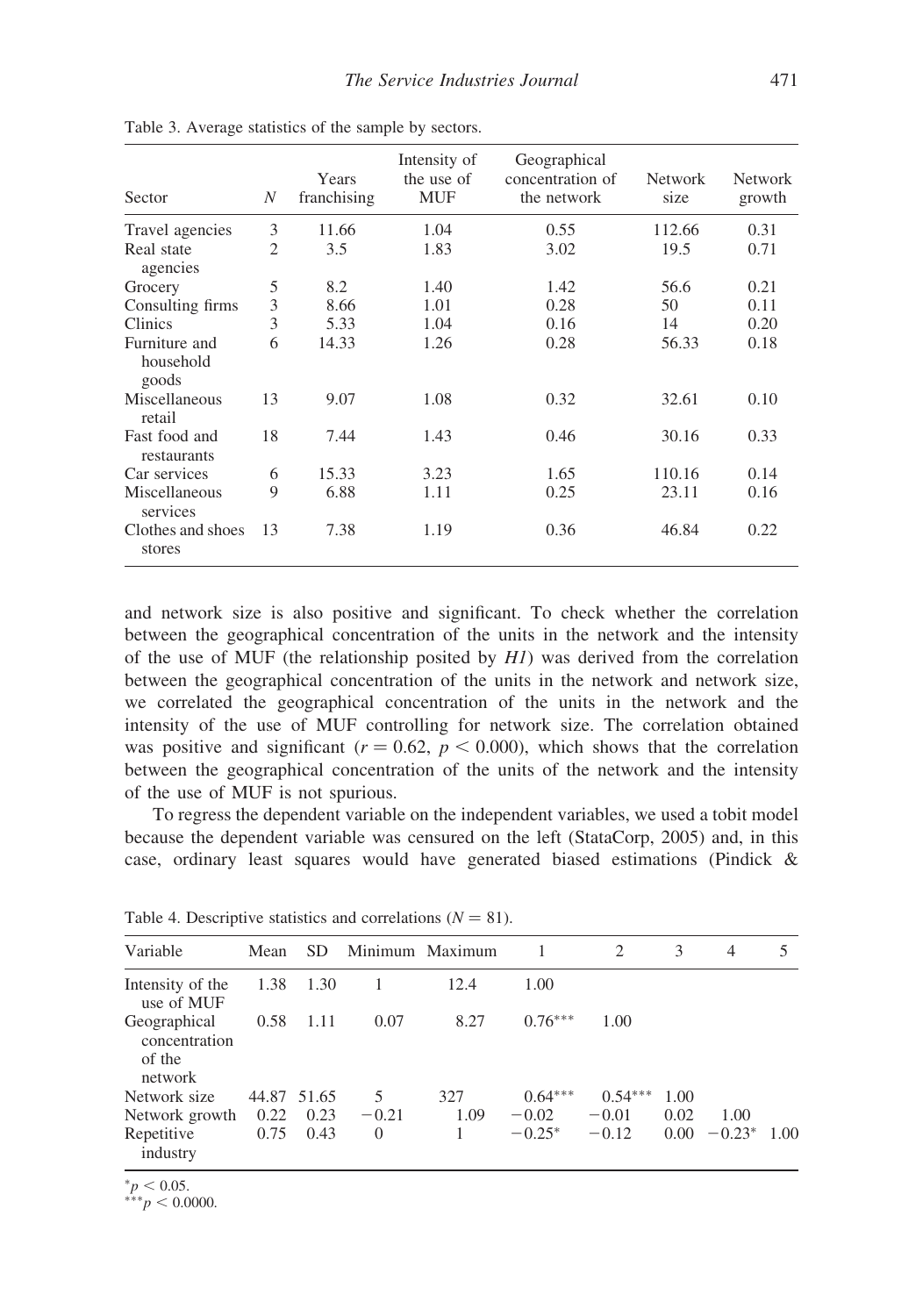Rubinfield, 1998). In particular, the dependent variable equalled 1 in cases where the number of franchised units and the number of franchisees were the same.

## Results

Table 5 shows the results of the tobit analysis. We ran four models. Model 1 includes the four independent variables considered. H1, which posited a positive relationship between the geographical concentration of the units of the network and the intensity of the use of MUF, is supported ( $\beta = 0.56$ ,  $p < 0.000$ ). This result at the chain level is consistent with that obtained by Kalnins and Lafontaine (2004) at the unit level. Therefore, the data suggest that MUF reduces both shirking and free-riding problems when the units are geographically close.

The geographical concentration of the units in the network has been also considered a factor that favours the use of MUF for reasons other than agency considerations. In particular, it has been contended that granting new units to existing franchisees allows the franchisor to benefit from the talent, skills, knowledge and experience that the franchisees possess in managing other units in the same market (Bates, 1998; Darr, Argote, & Epple, 1995; Kalnins & Lafontaine, 2004; Kalnins & Mayer, 2004). Darr et al. (1995) observed that the geographical proximity among units facilitated the transfer of knowledge. In fact, the value of knowledge depends on the extent to which it is related to actual market conditions. For example, in a case study on one of the largest US pizza restaurant chains, Yin (2006) described how the chain was established in the 1950s and originally followed a full-service, dine-in restaurant strategy but due to increased competition in the industry, the company decided in 1986 to pursue the home delivery segment and persuade its franchisees to follow this strategy. Two different solutions to entering the delivery market emerged: setting up delivery-only units (i.e. with no dine-in facilities) or add delivery to already established dine-in restaurants. Yin (2006) found that geographic proximity was an important determinant of subsequent adoptation of a new strategy. Kalnins and Lafontaine (2004) also observed that the franchisors took into account the specific knowledge that the franchisees possessed when it came to granting new units. In another study, Bates (1998) argued that MUF had a lesser likelihood of failure since multi-unit franchisees could benefit from their experience, and Kalnins and Mayer (2004) found that local experience reduced unit failure. Therefore, the geographical concentration of the units in the network appeared to be a primary determinant of MUF. In this sense, this work provides empirical evidence that relates this relationship to the existence of agency problems.

H2 was also supported, since we found a positive and significant relationship between the size of the network and the intensity of the use of MUF ( $\beta = 0.01$ ,  $p < 0.000$ ). This result suggests that franchisors employ MUF more intensively to reduce the adverse selection and moral hazard problems that increase in direct proportion to network size.

However, H3, which posited a positive relationship between the growth of the network and the intensity of the use of MUF, was not supported. This may be due to the fact that networks have expanded into areas where there had been no previous units, and thus SUF was the only option. Also following this line of reasoning, franchisees may not be willing to pursue other units unless they are spatially proximate.

Finally, we found a positive and significant relationship between repetitive industries and the intensity of the use of MUF ( $\beta = -0.88$ ,  $p < 0.002$ ). This result suggests that MUF is employed more intensively by franchisors in non-repetitive industries because of the greater potential for free-riding.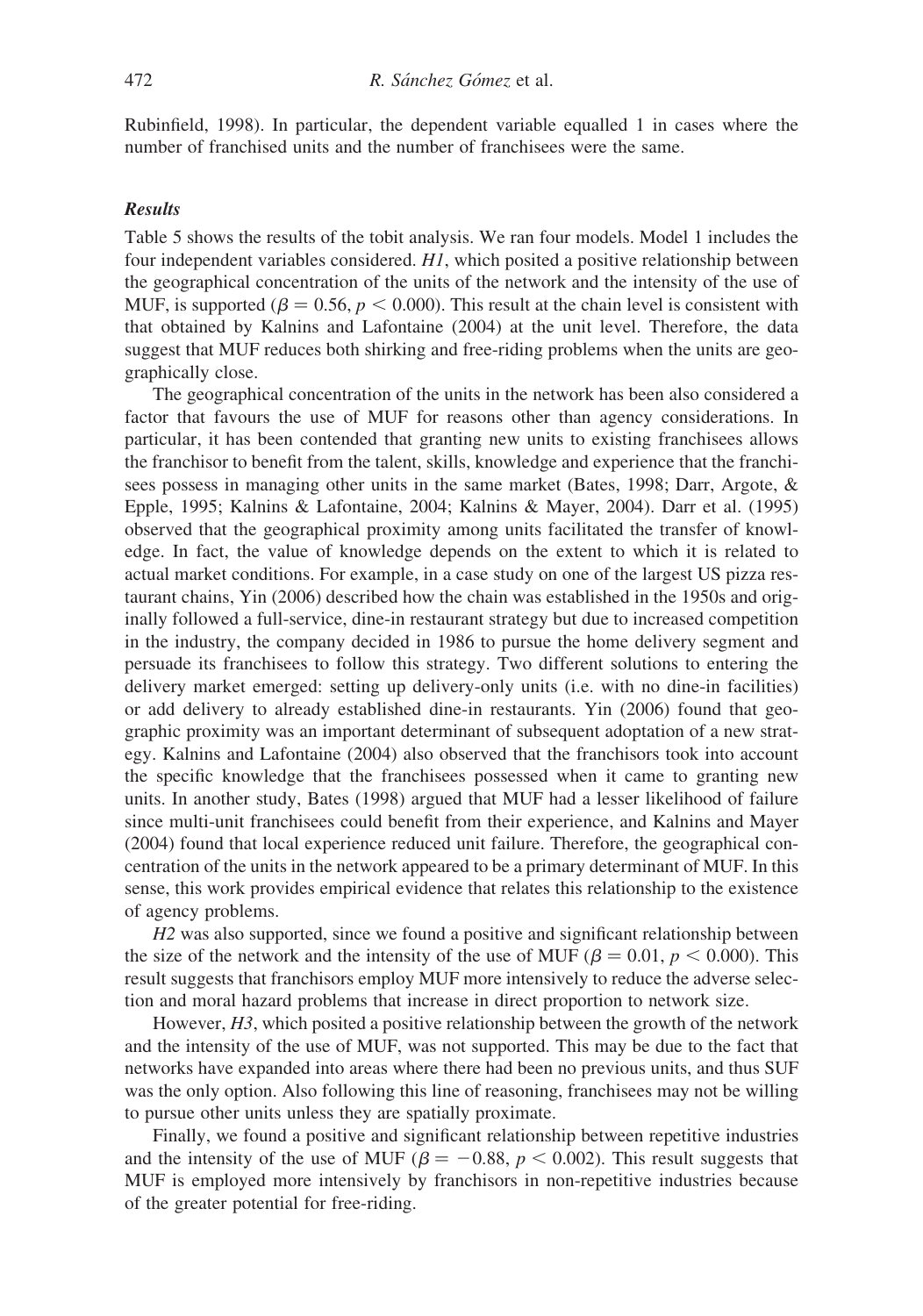|                                                              |                | Model 1           |                 |             | Model 2           |                 |                | Model 3                     |               |             | Model 4                     |               |  |
|--------------------------------------------------------------|----------------|-------------------|-----------------|-------------|-------------------|-----------------|----------------|-----------------------------|---------------|-------------|-----------------------------|---------------|--|
| Independent variables                                        | Coefficient    | Standard<br>error | <i>t</i> -ratio | Coefficient | Standard<br>error | <i>t</i> -ratio | Coefficient    | Robust<br>standard<br>error | $\mathcal{Z}$ | Coefficient | Robust<br>standard<br>error | $\mathcal{Z}$ |  |
| Geographical<br>concentration of the<br>units of the network | 0.56           | 0.12              | $4.68***$       | 0.49        | 0.16              | $3.02**$        | 0.56           | 0.26                        | $2.09**$      | 0.49        | 0.27                        | $1.82***$     |  |
| Size of the network                                          | 0.01           | $2.70e - 03$      | $5.53***$       | 0.01        | $3.17e - 03$      | $4.51***$       | 0.01           | $5.02e - 03$                | $2.98*$       | 0.01        | $4.06e - 03$                | $3.52***$     |  |
| Network growth                                               | $-0.19$        | 0.54              | $-0.35$         | $-0.20$     | 0.62              | $-0.33$         | $-0.19$        | 0.97                        | $-0.20$       | $-0.20$     | 0.64                        | $-0.32$       |  |
| Repetitive industry                                          | $-0.88$        | 0.28              | $-3.15**$       | $-1.40$     | 0.74              | $-1.90***$      | $-0.88$        | 0.37                        | $-2.40*$      | $-1.40$     | 0.96                        | $-1.46$       |  |
| Constant                                                     | 0.61           | 0.31              | $1.97***$       | 1.32        | 0.81              | 1.63            | 0.61           | 0.42                        | 1.46          | 1.32        | 0.99                        | 1.33          |  |
| Sigma                                                        | 0.94           | 0.10              |                 | 0.87        | 0.09              |                 | 0.94           | 0.14                        |               | 0.87        | 0.12                        |               |  |
| Ln sigma                                                     |                |                   |                 |             |                   |                 | $-0.05$        | 0.15                        | $-0.39$       | $-0.13$     | 0.14                        | $-0.93$       |  |
| Sector dummies                                               | N <sub>o</sub> |                   |                 | Yes         |                   |                 | N <sub>0</sub> |                             |               | Yes         |                             |               |  |
| Log likelihood                                               | $-76.68$       |                   |                 | $-73.92$    |                   |                 |                |                             |               |             |                             |               |  |
| Log pseudolikelihood                                         |                |                   |                 |             |                   |                 | $-76.68$       |                             |               | $-73.92$    |                             |               |  |
| LR chi-square                                                | 73.96***       |                   |                 | $79.50***$  |                   |                 |                |                             |               |             |                             |               |  |
| Wald chi-square                                              |                |                   |                 |             |                   |                 | $31.52***$     |                             |               | 54.31***    |                             |               |  |
| Pseudo- $R^2$                                                | 0.32           |                   |                 | 0.34        |                   |                 |                |                             |               |             |                             |               |  |

Table 5. Tobit regression explaining the intensity of the use of MUF ( $N = 81$ ).

Note: 37 of the 81 franchise chains included are left censored (do not use MUF).

 $*_{p} < 0.05$ .

 $^{\ast\ast}p < 0.01$ .

 $***p < 0.001$ .

 $***p < 0.1.$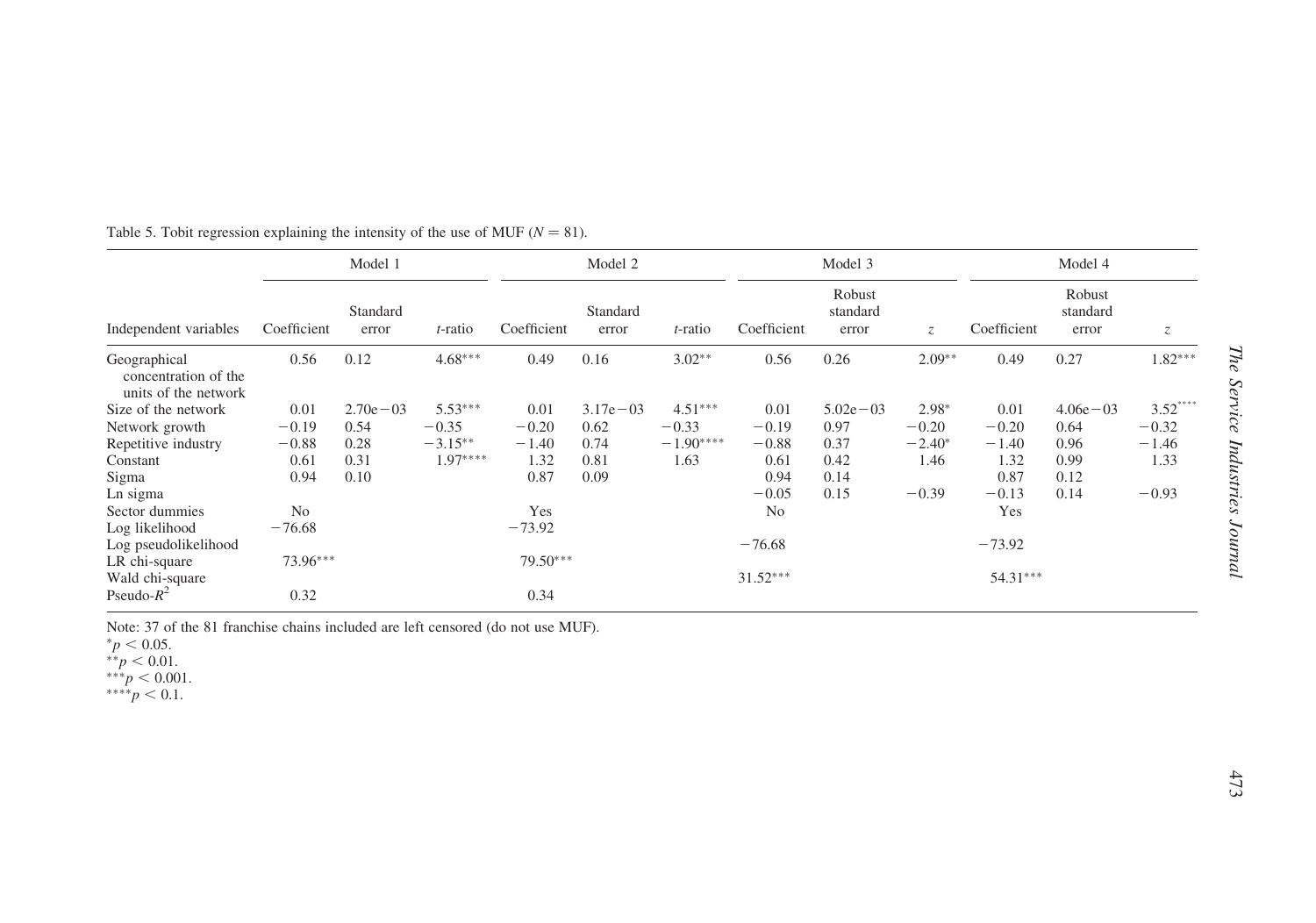Model 2 includes the same variables as model 1 and also sector dummies as control variables. The results are the same as that obtained in model 1 and sector dummies are not significant.

A potential problem of tobit models is that the maximum likelihood estimator is inconsistent if there is heteroskedasticity (Cameron & Trivedi, 2005; Long, 1997). To test if this problem is present, we performed the same tobit analysis as done in models 1 and 2 but with robust standard errors (UCLA: Academic Technology Services, 2008). Model 3 consists of the same model as model 1 but with robust standard errors. Results did not vary, that is, model 3 shows the same results as model 1: a positive relationship between the intensity of the use of MUF and three independent variables (the geographical concentration of the units of the network, the network size and non-repetitive sectors). Model 4 is the same model as model 2 but including sector dummies as control variables. The results show a positive relationship between the intensity of the use of MUF and the geographical concentration of the units of the network, and a positive relationship between the intensity of the use of MUF and non-repetitive sectors. However, the relationship between the use of MUF and non-repetitive sectors is not significant. Sector dummies, again, were not significant.

#### **Conclusions**

In this article, we have studied what factors explain the intensity of the use of MUF (e.g. the ownership of two or more outlets of the same franchise network by a single franchisee). The main contribution of the work is that we relate the use of MUF to the existence of agency problems in the franchisor–franchisee relationship. In particular, we posit that franchisors may use MUF as an incentive mechanism that may help to reduce the adverse selection risk and the moral hazard risk involved in SUF. In this sense, we have found evidence that the geographical concentration of the units in the network, the size of the network and a non-repetitive customer base are related to the intensity of the use of MUF. Other franchising studies have related the use of MUF to other reasons different from agency motivations, such as the need of taking advantage of a franchisee's experience and skills or financial concerns (Kaufmann & Dant, 1996). Since this work provides a complementary explanation of why franchisors utilise MUF, an interesting future research question would be to survey franchisors with a view to assessing directly a franchisor's motivations to use MUF and to what extent these motivations determine the franchisor's decision making.

However, it is necessary to point out that this work has two limitations. Unfortunately, our data did not allow us to distinguish between different types of MUF, therefore future research is needed to examine whether the factors presented in this work play the same role in every type of MUF. In addition, it would be necessary in future studies to assess the relationship between the growth of the network and the intensity of the use of MUF controlling for each franchise network's individual growth pattern. It is possible that the lack of support for a positive relationship between network growth and the intensity of the use of MUF is due to the fact that networks expand into new areas, where there had been no previous units, thus predetermining SUF as the only option.

#### Acknowledgements

Financial support from the Spanish Commission for Science and Technology and the European Regional Development Fund (ERDF) through research grants SEJ2004- 03888/ECON and SEJ2007-63879/ECON is gratefully acknowledged.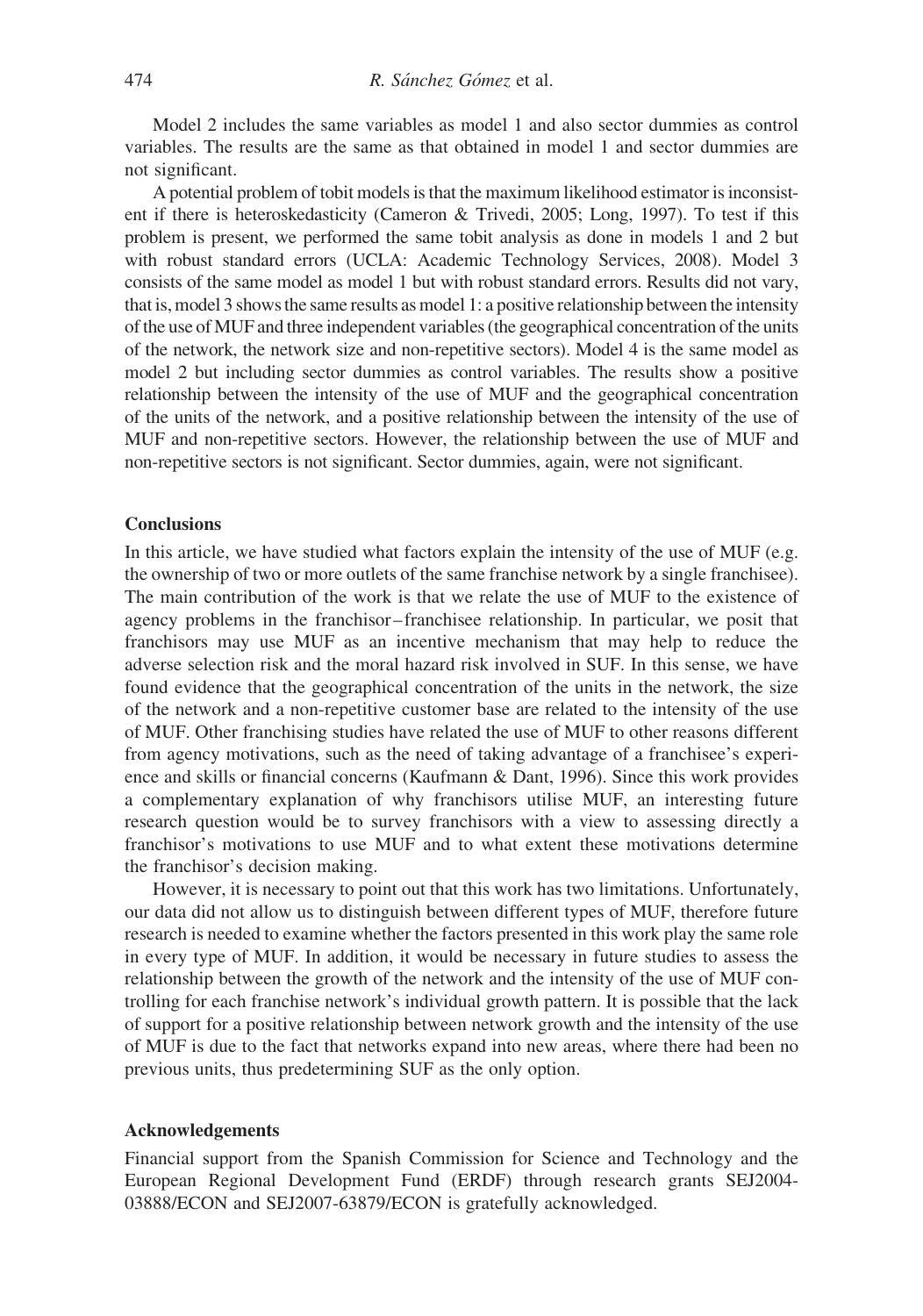## Note

1. Since the data were not distributed in a regular fashion, we opted for this logarithm.

#### References

- Bates, T. (1998). Survival patterns among newcomers to franchising. Journal of Business Venturing, 13(2), 113–130.
- Bercovitz, J.E.L. (2000). An analysis of the contract provisions in business-format franchise agreements (Working Paper). Durham, NC: Fuqua School of Business, Duke University.
- Bercovitz, J.E.L. (2004a). The organisational choice decision in business-format franchising: An empirical test. In J. Windsperger, G. Cliquet, G. Hendrikse, & M. Tuunanen (Eds.), Economics and management of franchising networks(pp. 38–68). New York: Springer-Verlag.
- Bercovitz, J.E.L. (Ed.). (2004b). The option to expand: The use of multi-unit opportunities to support self-enforcing agreements in franchise relationships (Working paper). Durham, NC: Fuqua School of Business, Duke University.
- Bradach, J.L. (1995). Chains within chains: The role of multi-unit franchisees. Journal of Marketing Channels, 4(1/2), 65–82.
- Brickley, J.A. (1999). Incentive conflicts and contractual restraints: Evidence from franchising. Journal of Law and Economics, 42(2), 745–774.
- Brickley, J.A., & Dark, F.H. (1987). The choice of organisational form: The case of franchising. Journal of Financial Economics, 18(2), 401–420.
- Cameron, C., & Trivedi, P.K. (2005). Microeconometrics: Methods and applications. UK: Cambridge University Press.
- Combs, J.G., & Ketchen, D.J., Jr. (2003). Why do firms use franchising as an entrepreneurial strategy? A meta-analysis. Journal of Management, 29(3), 443–465.
- Combs, J.G., Michael, S.C., & Castrogiovanni, G.J. (2004). Franchising: A review and avenues to greater theoretical diversity. Journal of Management, 30(6), 907–931.
- Dant, R.P., & Gundlach, G.T. (1998). The challenge of autonomy and dependence in franchised channels of distribution. Journal of Business Venturing, 14(1), 35–67.
- Dant, R.P., & Nasr, N.E. (1998). Control techniques and upward flow of information in franchising in distant markets: Conceptualization and preliminary evidence. Journal of Business Venturing, 13(1), 3–28.
- Darr, E.D., Argote, L., & Epple, D. (1995). The acquisition, transfer, and depreciation of knowledge in service organisations: Productivity in franchises. *Management Science*, 41(11), 1750–1762.
- Dnes, A., & Garoupa, N. (2005). Externality and choice in franchising. Journal of Economics and Business, 57(2), 139–149.
- Garg, V.K., Rasheed, A.A., & Priem, R.L. (2005). Explaining franchisors' choices of organisation forms within franchise systems. Strategic Organisation, 3(2), 185–217.
- Grünhagen, M., & Mittelstaedt, R.A. (2001). Franchising from the franchisee's perspective: A review of the multi-unit paradox. The International Journal of Entrepreneurship and Innovation, 2(2), 73–80.
- Grünhagen, M., & Mittelstaedt, R.A. (2002). Is bigger better? The anticipation of scale efficiencies and decision participation as motivations for aspiring multi-unit franchisees. International Journal of Entrepreneurial Behaviour & Research, 8(3), 188–200.
- Grünhagen, M., & Mittelstaedt, R.A. (2005). Entrepreneurs or investors: Do multi-unit franchisees have different philosophical orientations? Journal of Small Business Management, 43(3), 207–225.
- Justis, R.T., & Judd, R. (1986). Master franchising: A new look. Journal of Small Business Management, 24(3), 16–21.
- Kalnins, A. (2005). Overestimation and venture survival: An empirical analysis of development commitments in international master franchising ventures. Journal of Economics and Management Strategy, 14(4), 933–953.
- Kalnins, A., & Lafontaine, F. (2004). Multi-unit ownership in franchising: Evidence from the fastfood industry in Texas. RAND Journal of Economics, 35(4), 747–761.
- Kalnins, A., & Mayer, K. (2004). Franchising, ownership, and experience: A study of pizza restaurant survival. Management Science, 50(12), 1716–1728.
- Kaufmann, P.J., & Dant, R.P. (1996). MUF: Growth and management issues. Journal of Business Venturing, 11(5), 343–358.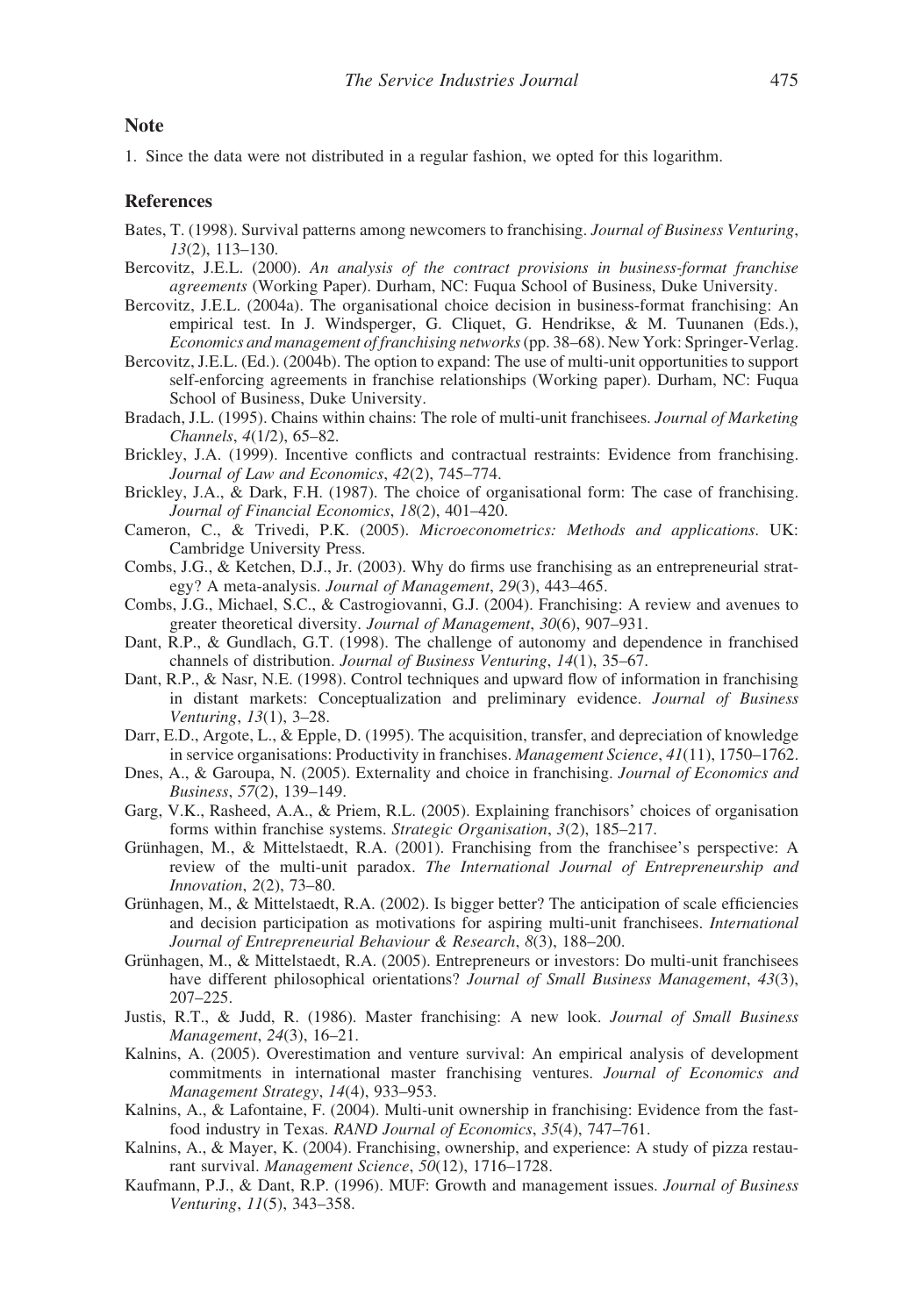- Kaufmann, P.J., & Kim, S.H. (1995). Master franchising and system growth rates. Journal of Marketing Channels, 4(1/2), 49–64.
- Kaufmann, P.J., & Lafontaine, F. (1994). Cost of control: The source of economic rents for McDonald's franchisees. Journal of Law and Economics, 37(2), 417–453.
- Lafontaine, F., & Kaufmann, P.J. (1994). The evolution of ownership patterns in franchise systems. Journal of Retailing, 70(2), 97–113.
- Lafontaine, F., & Shaw, K.L. (2005). Targeting managerial control: Evidence from franchising. RAND Journal of Economics, 36(1), 131-150.
- Long, J.S. (1997). Regression models for categorial and limited dependent variables. Oxford, UK: Sage Publications.
- Michael, S.C. (2000). Investments to create bargaining power: The case of franchising. Strategic Management Journal, 21(4), 497–514.
- Norton, S.W. (1988). An empirical look at franchising as an organisational form. The Journal of Business, 61(2), 197–218.
- Penrose, E. (1959). The theory of growth of the firm. Oxford, UK: Blackwell.
- Pindick, R., & Rubinfield, D. (1998). Econometric models and econometric forecasts (4th ed.). London: McGraw-Hill.
- Robicheaux, R.A., Dant, R., & Kaufmann, P. (1994). Multiple unit franchising in the fast food industry in the United States: Incidence and operating characteristics. In S. Swerdlow (Ed.), 8th Conference of the Society of Franchising, Las Vegas, NV.
- Shane, S.A. (1996). Hybrid organisational arrangements and their implications for firm growth and survival: A study of new franchisors. Academy of Management Journal, 39(1), 216–234.
- Shane, S. (2001). Organisational incentives and organisational mortality. Organisation Science, 12(2), 136–160.
- Srinivasan, R. (2006). Dual distribution and intangible firm value: Franchising in restaurant chains. Journal of Marketing, 70(3), 120–135.
- StataCorp (2005). Stata statistical software: Release 9. College Station, TX: StataCorp LP.
- UCLA: Academic Technology Services. (2008). Tobit analysis with robust standard errors. Statistical Consulting Group. Retrieved February 7, 2008, from [http:](http://www.ats.ucla.edu/stat/stata/dae/tobit2.htm)//[www.ats.ucla.edu](http://www.ats.ucla.edu/stat/stata/dae/tobit2.htm)/ stat/stata/dae/[tobit2.htm](http://www.ats.ucla.edu/stat/stata/dae/tobit2.htm)
- Weaven, S., & Frazer, L. (2006). Investment incentives for single and multiple unit franchisees. Qualitative Market Research: An International Journal, 9(3), 225–242.
- Yin, X. (2006, October 29–November 1). Multi-unit ownership and geographic proximity: The diffusion of a new strategy in a franchising chain. Paper presented at the 26th Annual International Conference of the Strategic Management Society (SMS), Vienna.